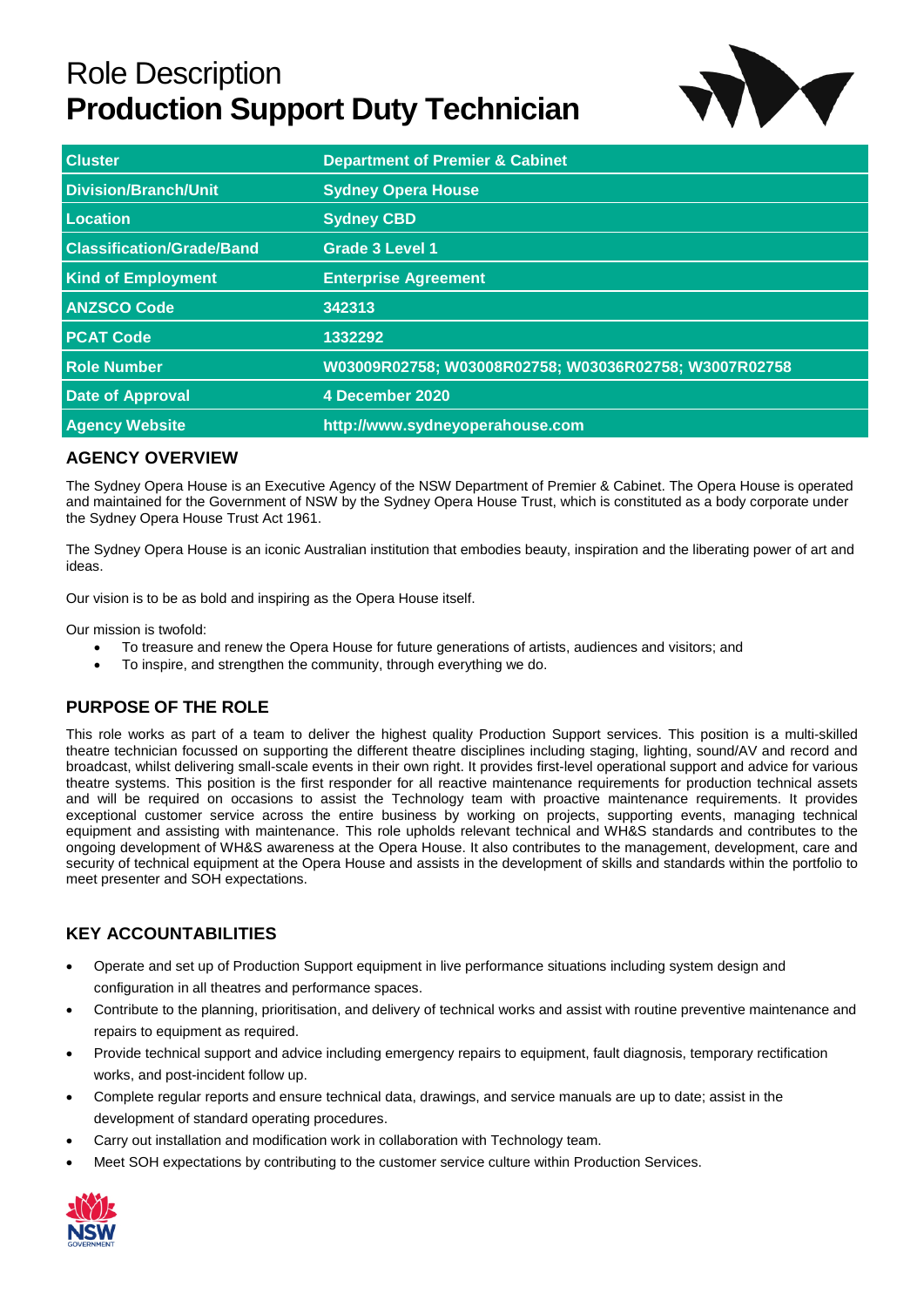- Ensure technical requirements for productions are delivered safely; making WHS a high priority for all Production Services employees.
- Properly store, clean, and maintain equipment, as well as clean and keep all storage and backstage areas tidy.

## **KEY CHALLENGES**

 Working in a dynamic live theatre environment, balancing challenging variables, such as irregular and long shifts, physical work, live performance deadlines, off-site facilities as well as the sheer complexity of size and restrictions associated with working at SOH.

## **KEY RELATIONSHIPS**

| <b>WHO</b>                                                 | <b>WHY</b>                                                                                                                                                                                                                                                   |  |
|------------------------------------------------------------|--------------------------------------------------------------------------------------------------------------------------------------------------------------------------------------------------------------------------------------------------------------|--|
| <b>Internal</b>                                            |                                                                                                                                                                                                                                                              |  |
| Technical Manager, Theatre &<br>Events                     | To receive overall technical direction.                                                                                                                                                                                                                      |  |
| <b>Production Support Manager</b>                          | To receive strategic and operational guidance and to work as directed in a team-based<br>environment.                                                                                                                                                        |  |
| Department Supervisors and<br><b>Technology Department</b> | To work as directed in a team-based environment.                                                                                                                                                                                                             |  |
| <b>Production Services Technical Staff</b>                 | To work within and maintain an effective team environment and culture. Provide<br>supervision and leadership to small teams as required, communicating technical and<br>interpersonal standards and operational needs, and providing training and mentoring. |  |
| <b>External</b>                                            |                                                                                                                                                                                                                                                              |  |
| Clients                                                    | To collaborate on all aspects of production requirements.                                                                                                                                                                                                    |  |

## **ROLE DIMENSIONS**

#### **Decision Making**

The role has responsibility to follow documentation and direction from a Manager, Supervisor, Production Manager or Stage Manager to achieve a technically smooth and competent production. The role may plan a task and lead a small team to achieve this. The position has the responsibility to operate equipment to the highest standard to the satisfaction of the Manager, Head of Department, Supervisors and to the client's needs and expectations.

#### **Reporting Line**

Production Support Manager

## **Direct Reports**

Nil

## **ESSENTIAL REQUIREMENTS**

- Comprehensive skills and experience (minimum 3 years) in several professional production services disciplines including staging, lighting, sound, AV, communications and broadcast.
- Ability to perform key Production Support duties, including incident response, customer service, and being an interdisciplinary technician on duty, to the highest standard.
- Good working knowledge of communications and signal transport systems, including two-way radios; paging and cue light systems; audio and video switchers, routers, and matrices; wired and wireless intercoms; and IP networks.
- Ability to interpret and create relevant event documents and implement Production Support requirements.
- Ability to lead small teams to execute an effective and efficient outcome.
- Physical fitness, agility and ability to work at heights.
- Ability and commitment to work on a rotating ad hoc shift basis.
- Demonstrated ability to work cooperatively within teams and across disciplines to meet event requirements.
- Good communication skills and well-developed interpersonal skills.
- Commitment to abide by Opera House policies, particularly WHS procedures including manual handling techniques.
- Demonstrated knowledge and application of computer-related technology.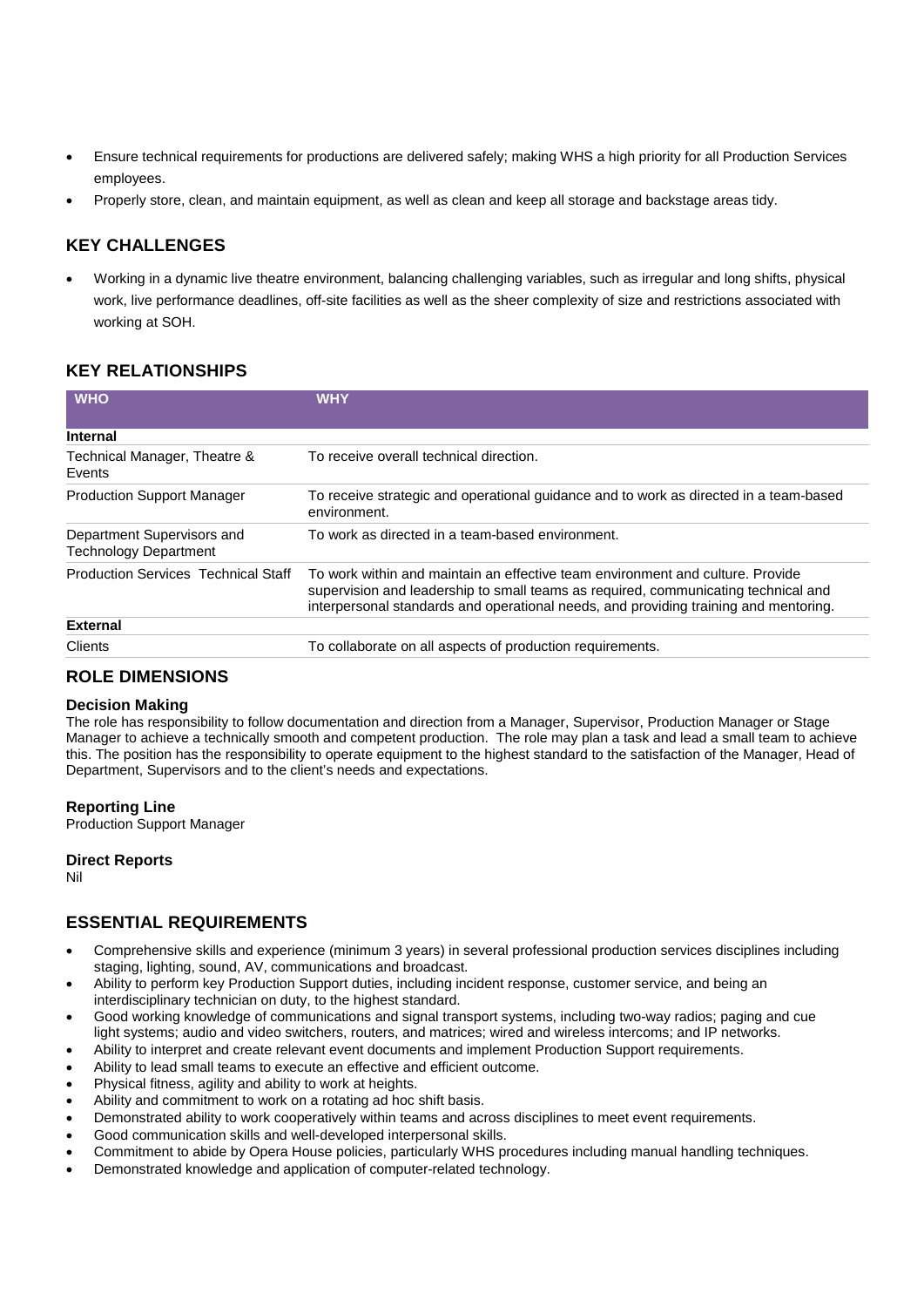# **CAPABILITIES FOR THE ROLE**

The NSW Public Sector Capability Framework applies to all NSW public sector employees. The Capability Framework is available at www.psc.nsw.gov.au/capabilityframework

#### **Capability Summary**

Below is the full list of capabilities and the level required for this role. The capabilities in bold are the focus capabilities for this role. Refer to the next section for further information about the focus capabilities.

| <b>NSW Public Sector Capability Framework</b> |                                        |                     |  |  |
|-----------------------------------------------|----------------------------------------|---------------------|--|--|
| <b>Capability Group</b>                       | <b>Capability Name</b><br><b>Level</b> |                     |  |  |
| Personal<br><b>Attributes</b>                 | <b>Display Resilience and Courage</b>  | Adept               |  |  |
|                                               | <b>Act with Integrity</b>              | Intermediate        |  |  |
|                                               | Manage Self                            | Intermediate        |  |  |
|                                               | <b>Value Diversity</b>                 | Foundational        |  |  |
| Relationships                                 | <b>Communicate Effectively</b>         | Intermediate        |  |  |
|                                               | <b>Commit to Customer Service</b>      | Intermediate        |  |  |
|                                               | Work Collaboratively                   | Intermediate        |  |  |
|                                               | Influence and Negotiate                | Foundational        |  |  |
| <b>Results</b>                                | <b>Deliver Results</b>                 | Intermediate        |  |  |
|                                               | <b>Plan and Prioritise</b>             | Intermediate        |  |  |
|                                               | Think and Solve Problems               | Intermediate        |  |  |
|                                               | <b>Demonstrate Accountability</b>      | <b>Foundational</b> |  |  |
| <b>Business</b><br>Enablers                   | Finance                                | Foundational        |  |  |
|                                               | <b>Technology</b>                      | <b>Adept</b>        |  |  |
|                                               | Procurement and Contract Management    | Foundational        |  |  |
|                                               | <b>Project Management</b>              | Intermediate        |  |  |

## **Focus Capabilities**

The focus capabilities for the role are the capabilities in which occupants must demonstrate immediate competence. The behavioural indicators provide examples of the types of behaviours that would be expected at that level and should be reviewed in conjunction with the role's key accountabilities.

| <b>Group and Capability</b>                                     | <b>Level</b> | <b>Behavioural Indicators</b>                                                                                                                                                                                                                                                                                                                                                                                                                                                                |
|-----------------------------------------------------------------|--------------|----------------------------------------------------------------------------------------------------------------------------------------------------------------------------------------------------------------------------------------------------------------------------------------------------------------------------------------------------------------------------------------------------------------------------------------------------------------------------------------------|
| <b>Personal Attributes</b><br>Display Resilience and<br>Courage | Intermediate | Be flexible and adaptable and respond quickly when situations change<br>Offer own opinion and raise challenging issues<br>Listen when ideas are challenged and respond in a reasonable way<br>Work through challenges<br>Stay calm and focused in the face of challenging situations                                                                                                                                                                                                         |
| <b>Personal Attributes</b><br>Act with Integrity                | Intermediate | Represent the organisation in an honest, ethical and professional way<br>Support a culture of integrity and professionalism<br>Understand and follow legislation, rules, policies, guidelines and codes of<br>conduct<br>Help others to understand their obligations to comply with legislation,<br>$\bullet$<br>rules, policies, guidelines and codes of conduct<br>Recognise and report misconduct, illegal or inappropriate behaviour<br>Report and manage apparent conflicts of interest |
| <b>Relationships</b><br>Communicate<br>Effectively              | Intermediate | Focus on key points and speak in 'Plain English'<br>Clearly explain and present ideas and arguments                                                                                                                                                                                                                                                                                                                                                                                          |